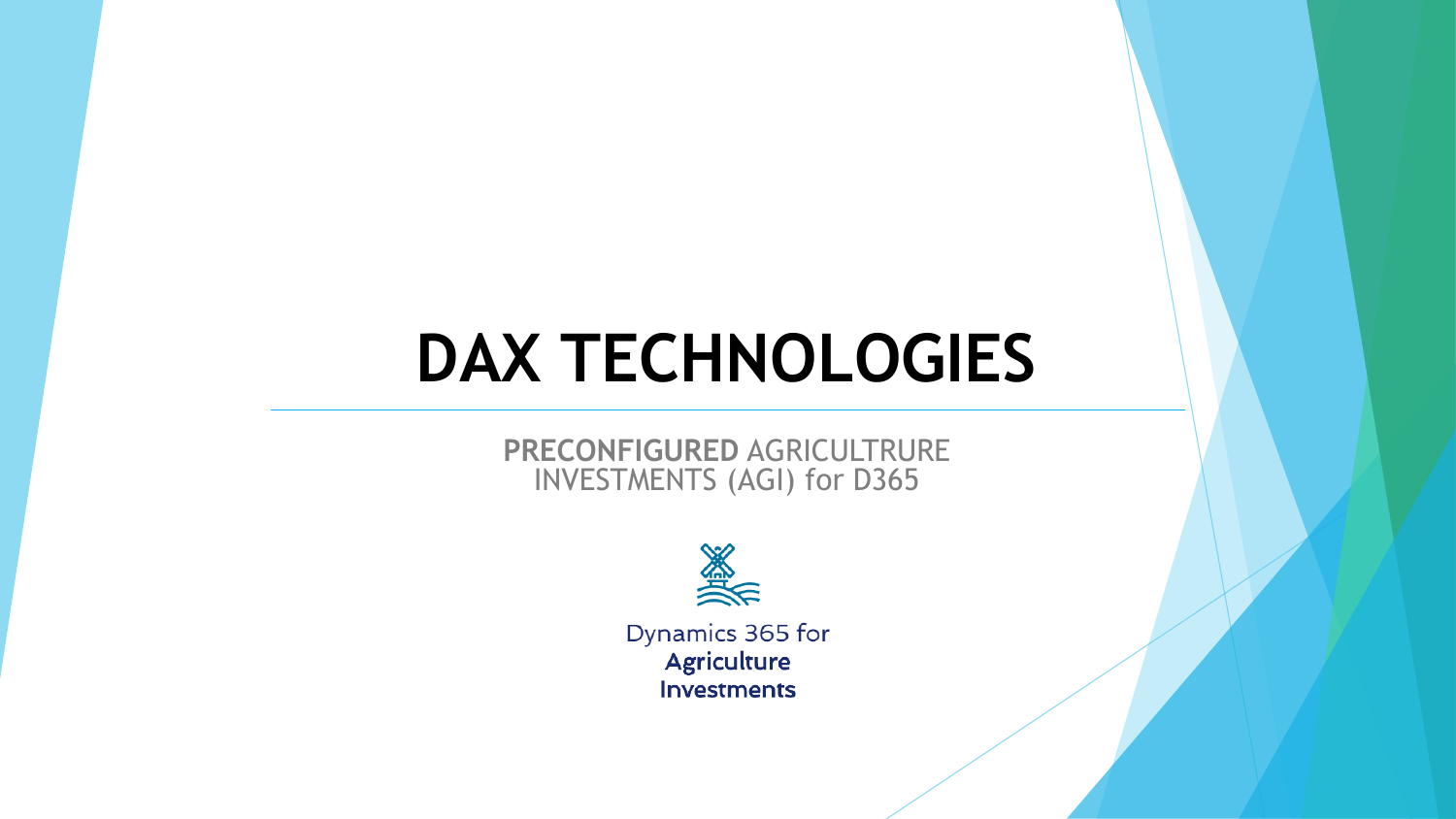

### Your ultimate seed to sale financial system

 $\frac{1}{100}$  customers that are involved in the purchase of **Agriculture Investments (AGI)** for D365 is a perfect financial back end solution that takes care of all financial activities for Agricultural Investment customers that are involved in the purchase of farm land for cultivating to sales. With **AGI's** preconfigured data sets that are industry standard, you will leverage the robust D365 Project Management module, allowing you the flexibility of managing crops from land to harvesting.

With projects made with the Project Management module, you can create unlimited **land preparation**  activities and tasks for **irrigation**, **land cleaning**, **site preparation**, **survey** and **visits**, with each task having the ability to be created as a project. All tasks can be done with your own labor or contractors, workers, hours billing and invoicing and time sheets management in that project's time. These activities will be tracked for you in D365 and linked with the financial backbone of D365, tracking your operation related activities. You can even define you budget and compare them. No other system is as robust and flexible as Dynamics 365 combined with AGI.

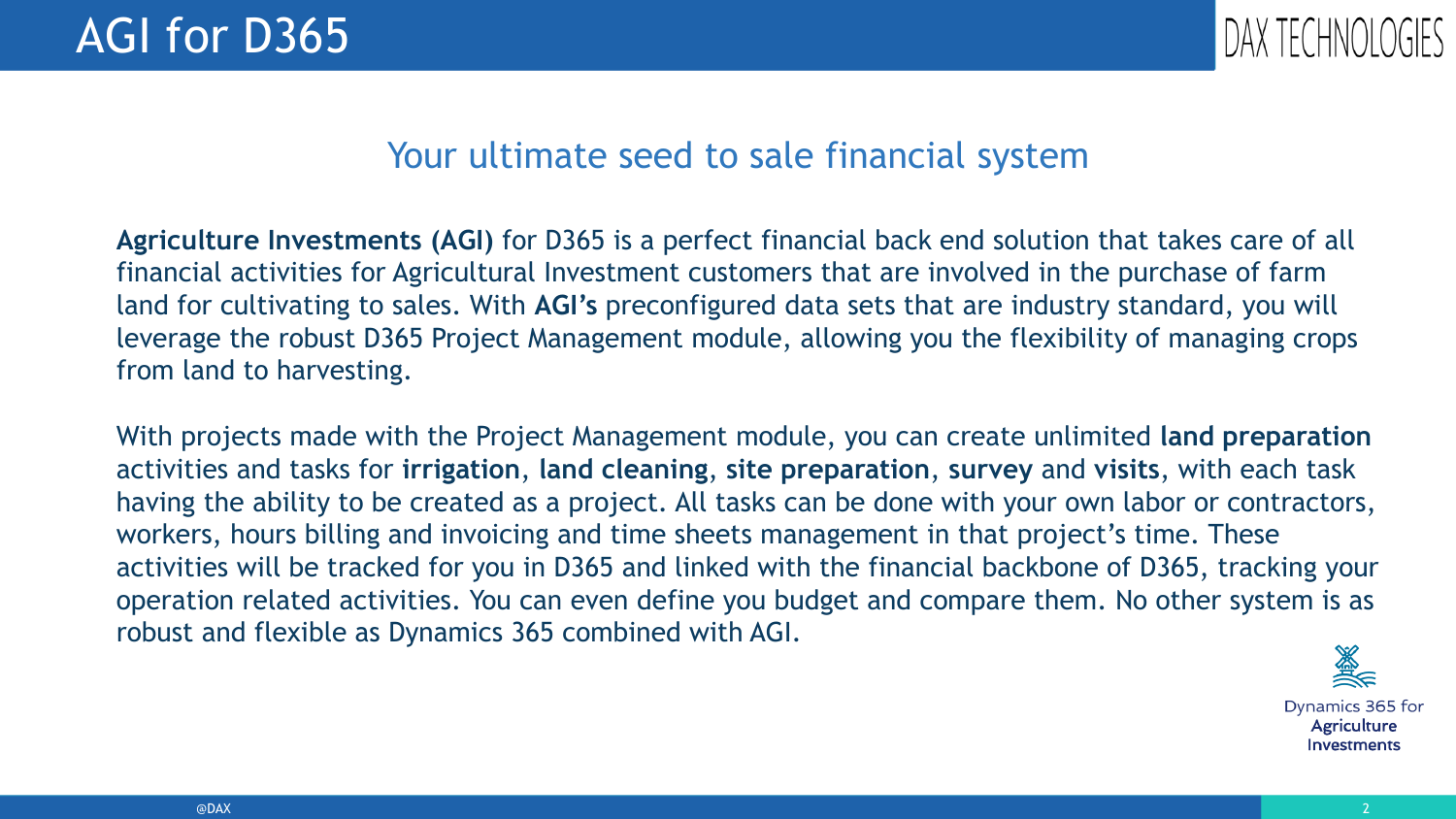

### Agricultural Management Made Simple

Easily capture and manage data from the farms

Separate harvesting and cultivation expense

Utilize workflows to manage all purchasing activities

Use PowerBI to analyze and drive business intelligence

Manage corporate activities separately but easily consolidate financial data across legal entities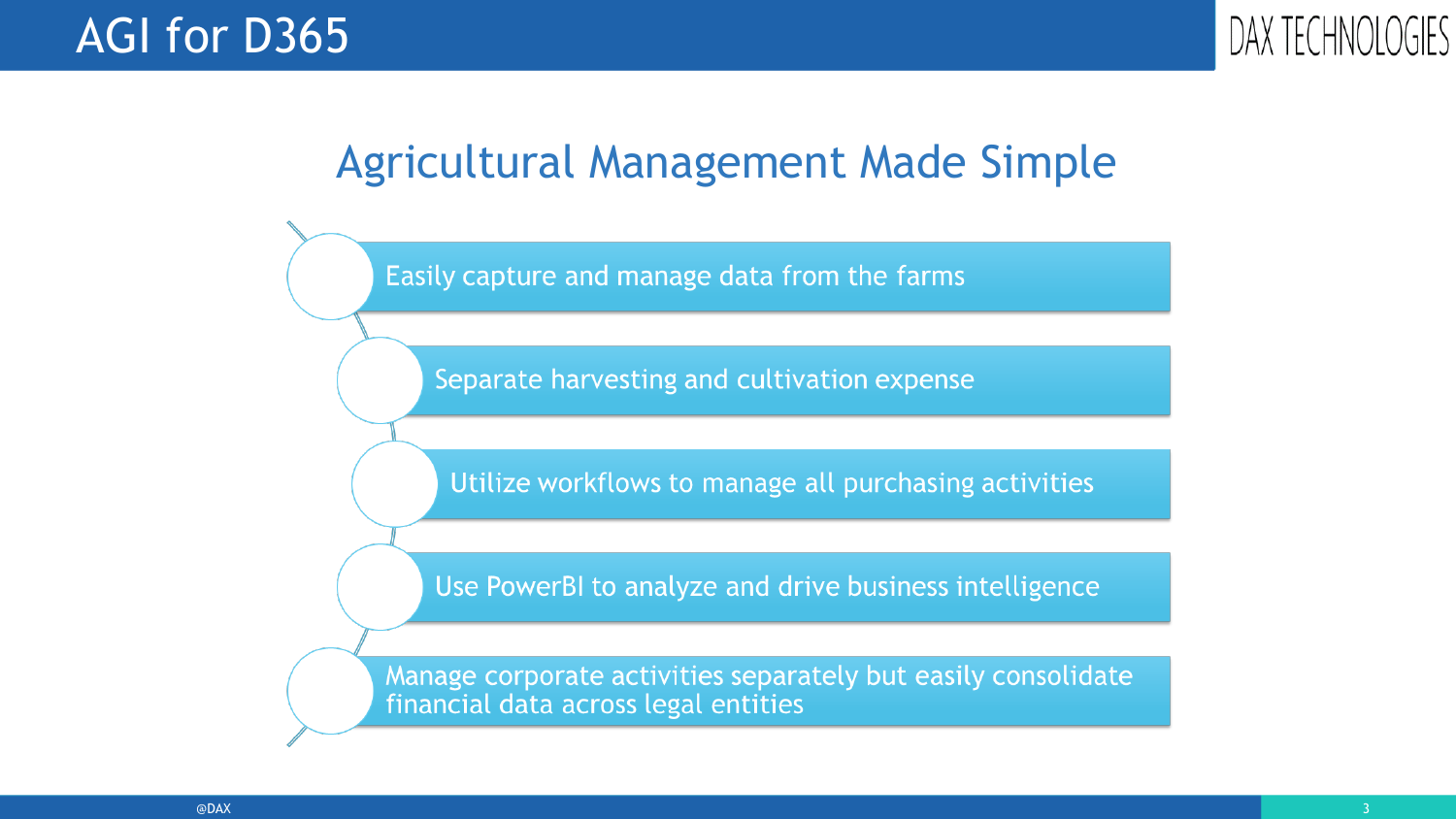### AGI for D365



### **Capabilities**



If your land preparation procedures has many activities, you can track how much actual costs have been added against these projects. After harvesting, report your revenues.

- Have a clear-cut understanding of actual cost, budgeted and actual revenue all from one place
- Track all relevant time sheets against your farming project with ease
- Create purchase orders, sales orders or requisitions against any project



#### **Financial Integration**

Every project is linked to the financial back bone of D365. Projects allow you to track different types of asset types such as when construction is going on. Projects such as these can be completed moved into fixed assets.

- Define project budgets and ledger budgets
- Project activities can be converted into assets



#### the contract of the contract of the contract of the contract of the contract of the contract of the contract of **Preconfigured data for rapid implementations**

Rapidly deployed and pre-configured for you. AGI for D365 is configured for Agricultural Investment firms with a 90% standard set of data, saving you time and money.

- Save time and money on preconfigured set of data that are applicable to your industry.
- General ledger
- Accounts Receivables
- Accounts Payables
- Bank
- Fixed Assets
- Expense Management
- Workflows
- Inventory
- Projects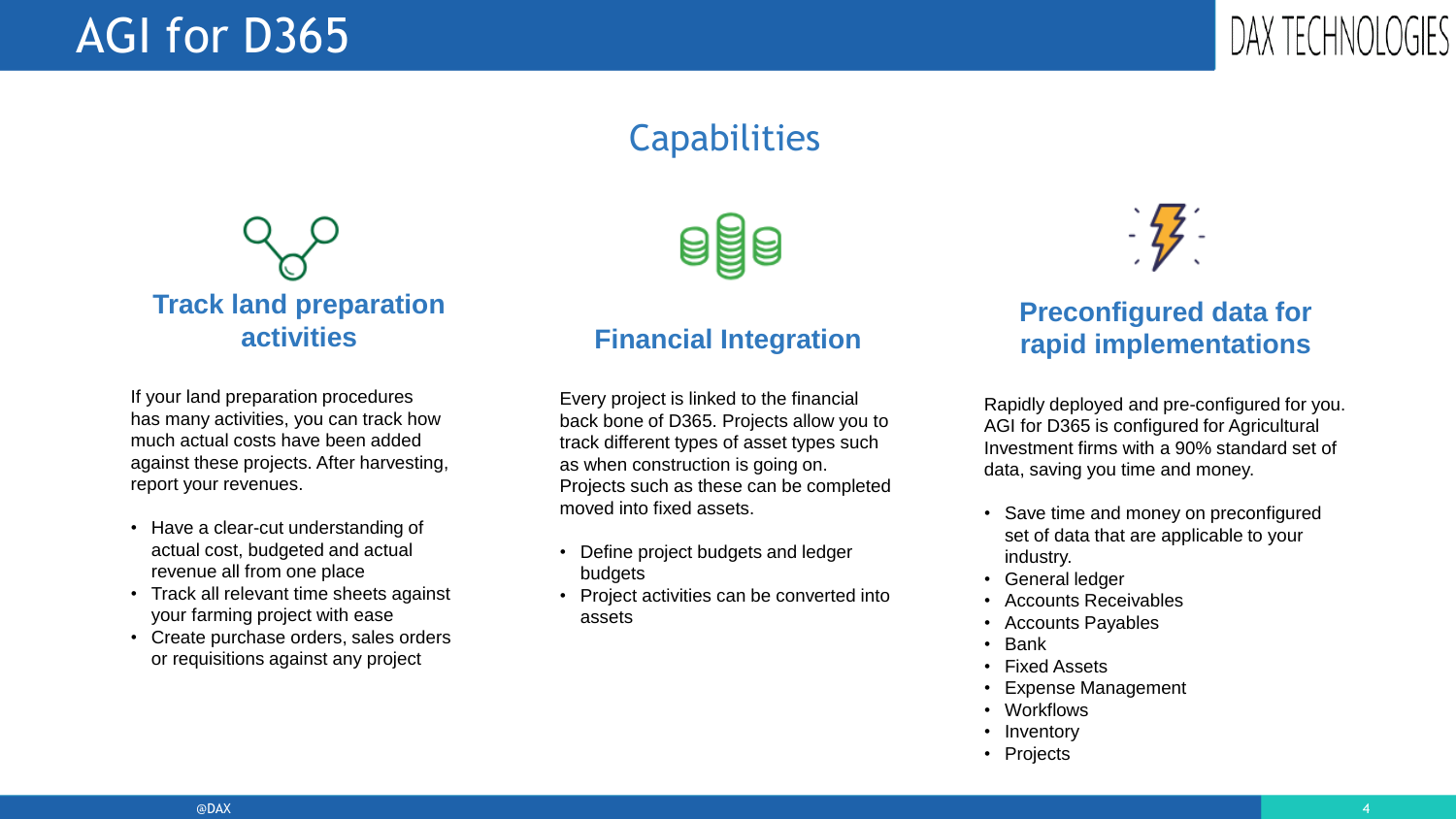### AGI for D365



### **Capabilities**

#### **Project Hierarchy flexibility you want**

Track budgets and costs while building farms using project for land preparation, cultivation and harvesting with multiple phases in between. You can freely create projects against a farm. These projects can have multiple children which can be site surveys, legal verifications, etc. which gives you the flexibility you will need.

For example, when land is purchased you can create project Purchase Order. When it's time for land preparation, you can create excavations, irrigations, cleanings as separate projects due to the large complex tasks. These tasks can be created and linked to Employees and Contractors within Dynamics 365. All billing will be tracked and managed in AX.

#### **Projects linked to Fixed Assets**

When land is prepared, you can move the land into assets. Projects are easily converted into assets automatically since they are linked to your projects including all detailed aspects of your project. You can easily check all the details of the fixed asset to verify its creation.

#### **Projects linked to Sales**

assets. The answers to bound the project module to your the answers the converted into the using the project module to your Once harvesting is completed, you can sell the crops directly customers. Generate your revenue against your top-level project (farm). Get easily summarized reporting of how much cost for land development, cultivation and revenue received after selling crops. Compared cost vs revenue vs budget.

#### **Projects linked to Purchasing**

Give your agents and customers the answers they need on the spot. The knowledge base provides consistent answers across channels. Periodic reviews keep responses current and relevant. And you can get in-depth analytics to measure the impact of the responses.

|   |                                                 | <b>Fixed assets</b>     |                       |                                           |
|---|-------------------------------------------------|-------------------------|-----------------------|-------------------------------------------|
|   |                                                 |                         |                       |                                           |
| đ | Transfer or<br>lend fixed<br>assets             | Revalue fixed<br>assets | Split fixed<br>assets | Depreciate or<br>amortize fixed<br>assets |
|   | Transfer fixed<br>assets to a<br>low-value pool | Update fixed<br>assets  |                       |                                           |

| ٦S                               | Procurement and sourcing > Purchase requisitions > All purchase requisitions               |  |                      |                  |                          |
|----------------------------------|--------------------------------------------------------------------------------------------|--|----------------------|------------------|--------------------------|
| <b>HASE ORDER</b>                | PURCHASE MANAGE                                                                            |  | RECEIVE INVOICE      | RETAIL           | <b>WAREHOUSE</b>         |
| COPY<br>From all<br>From journal | <b>VIEW</b><br>Totals                                                                      |  |                      |                  |                          |
|                                  |                                                                                            |  |                      |                  |                          |
| e Office Supplies                |                                                                                            |  |                      | Lines Header     | Oper                     |
| m number                         | oducts $\overline{10}$ Remove Purchase order line $\vee$ Financials $\vee$<br>Product name |  | Procurement category | Inventory $\vee$ | Product a<br>Variant num |

| stball Stadium                       |                                                 |                                                       |                              |
|--------------------------------------|-------------------------------------------------|-------------------------------------------------------|------------------------------|
|                                      |                                                 |                                                       |                              |
|                                      |                                                 |                                                       |                              |
| <b>Method of payment</b>             | Direct shekit reprodute 13                      | <b>EFFICIOUNT OR CHARGES</b><br>Total discount annual | Cursomer TMA group           |
| CASH<br>$\overline{\phantom{a}}$     |                                                 |                                                       |                              |
| <b>Tayment specification</b>         | Payment mathod name                             |                                                       | <b>Multiline disc. group</b> |
|                                      | On account                                      | Line discount group                                   |                              |
| Former A schedule                    | Perment method status                           |                                                       | Price group                  |
|                                      | paid                                            | Charges croup                                         |                              |
| Condit ched existent                 | <b>Payment transaction 1D</b>                   |                                                       | Tatal discount %             |
| ×                                    | 0141431812                                      | Customer rebate crosp                                 |                              |
|                                      |                                                 | u                                                     | Tetal discount accordi-      |
|                                      |                                                 |                                                       | Nn                           |
|                                      |                                                 |                                                       | <b>SANA COMMERCE</b>         |
| Sana ender data received<br>1/9/2017 | Sans shipment method name<br>Fluid per country. | <b>Promotion title</b>                                | Comment                      |
|                                      |                                                 |                                                       |                              |
| Sana ender time received             | Sell-to shop account e-molt                     | <b>Promotion discount type</b>                        |                              |
| 01:23:18 AM                          | b2b-customer@sana-commerc                       |                                                       |                              |
| <b>Latinoconian status</b>           | SANIA FROMOTION                                 | Procession discount value                             |                              |
| NotNeeded                            |                                                 | 0.00                                                  |                              |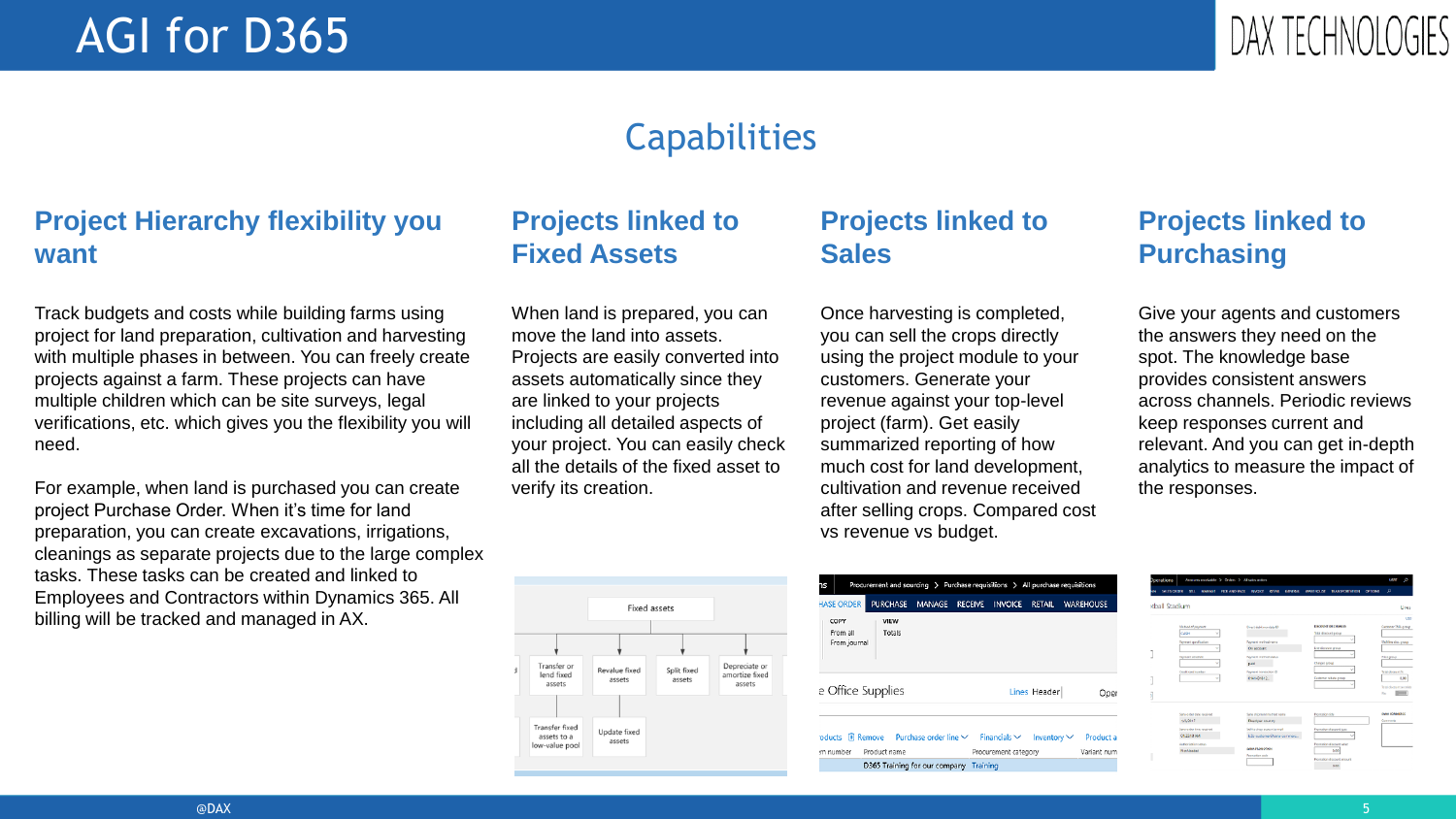

# What you get out of the box

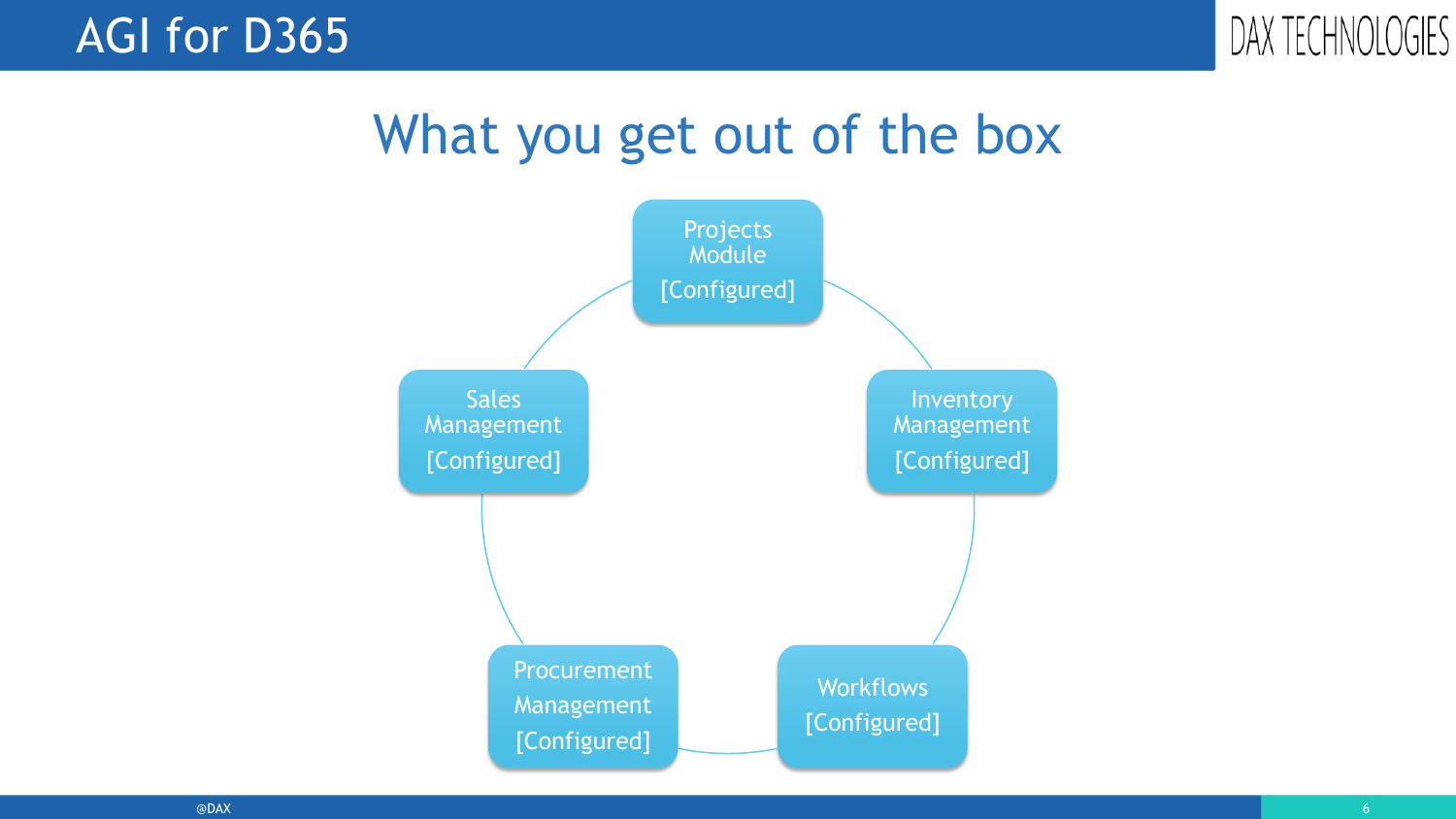



# One Integrated Solution

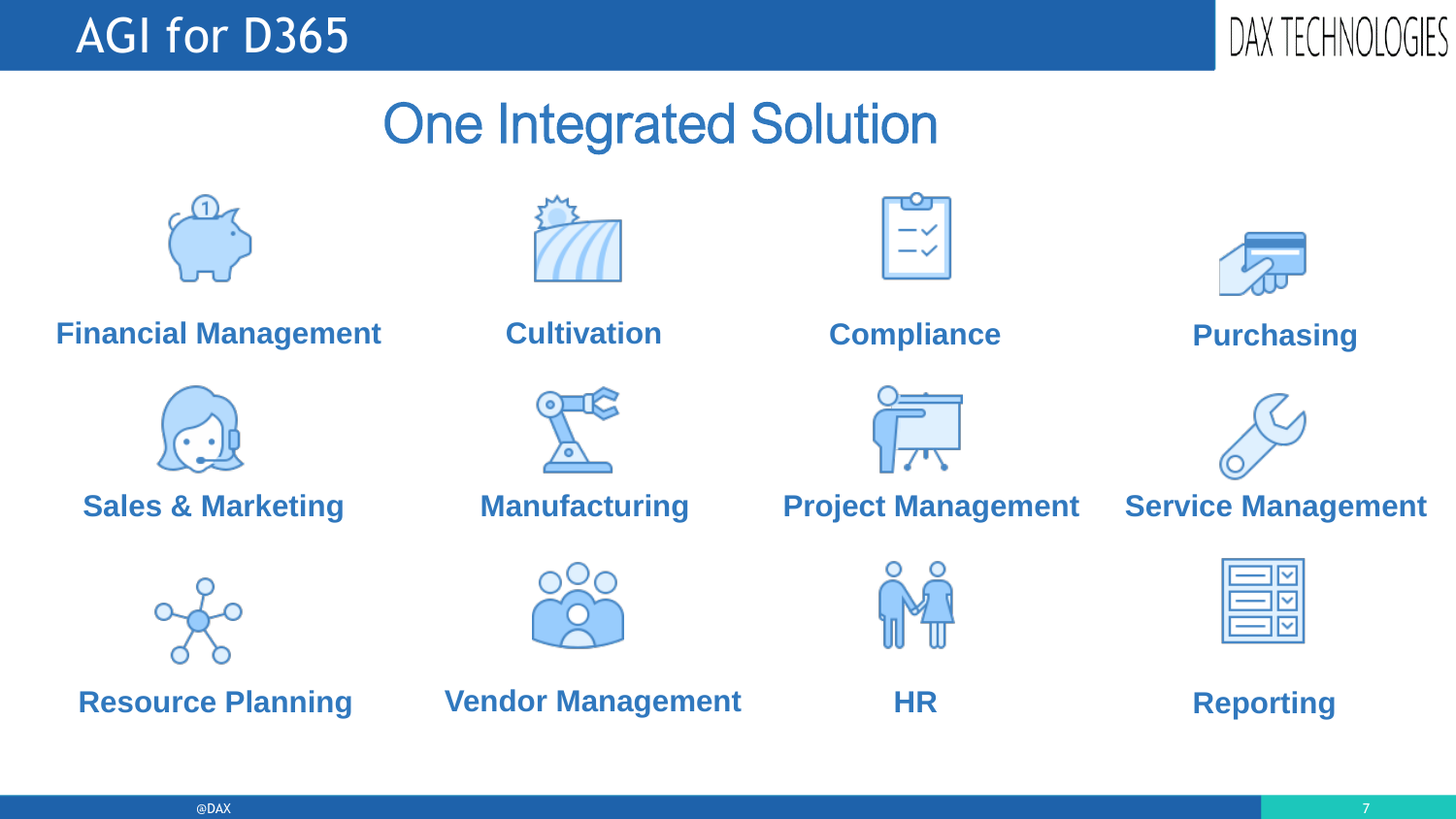

### A pre-configured approach to agriculture

**AGI** for D365 begins with a base configuration with Agriculture in mind. We provide you a base solution existing with pre-configurations for a fixed price. This shortens the time of implementation by **1** to **3 months** and helps to ensure that you stay on budget and on track. This fixed approach for the preconfigured solution is only available for clients that select the Onsite Deep Dive Requirements Workshop billed separately.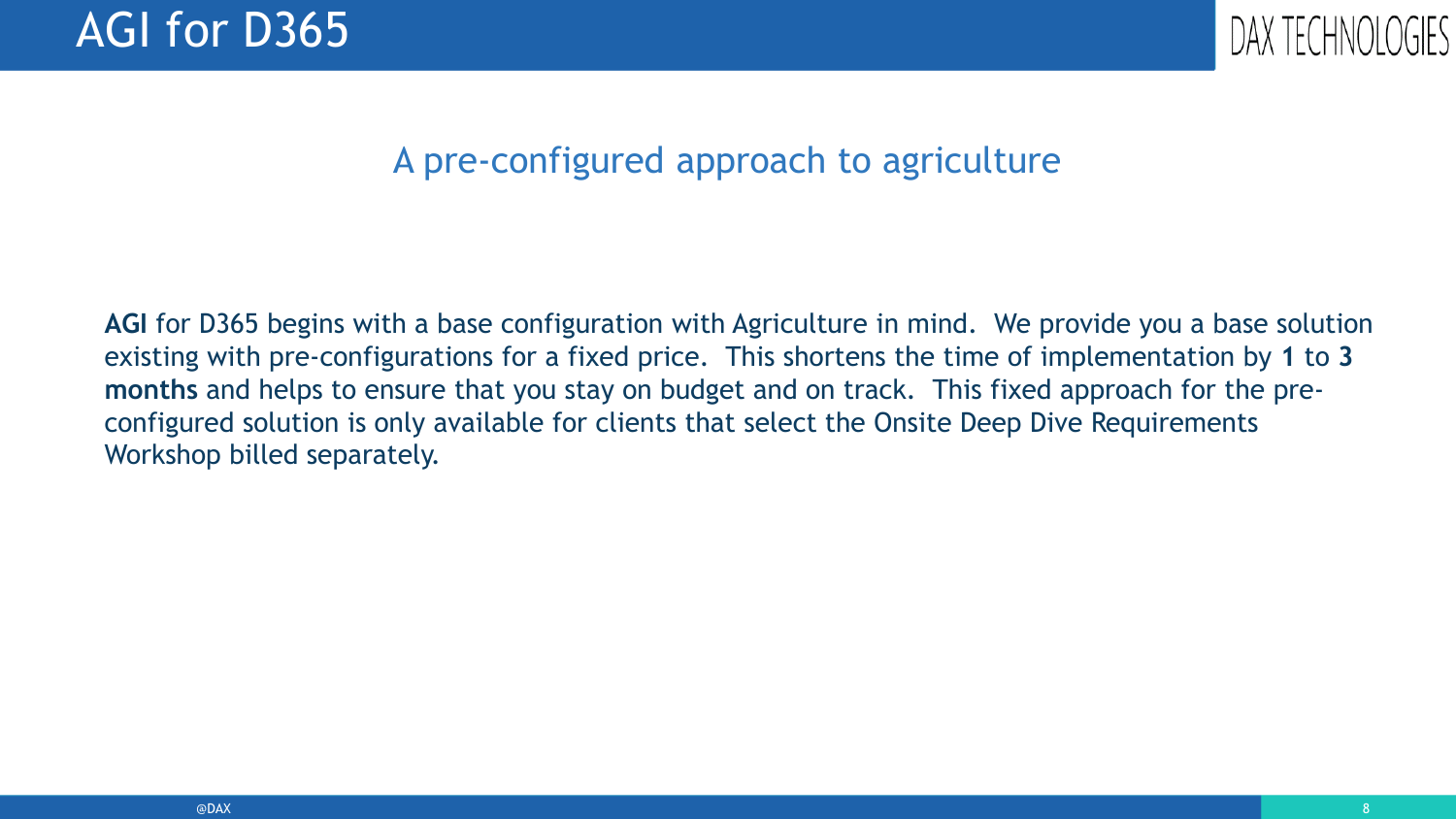



# Not included in the pre-configured approach:

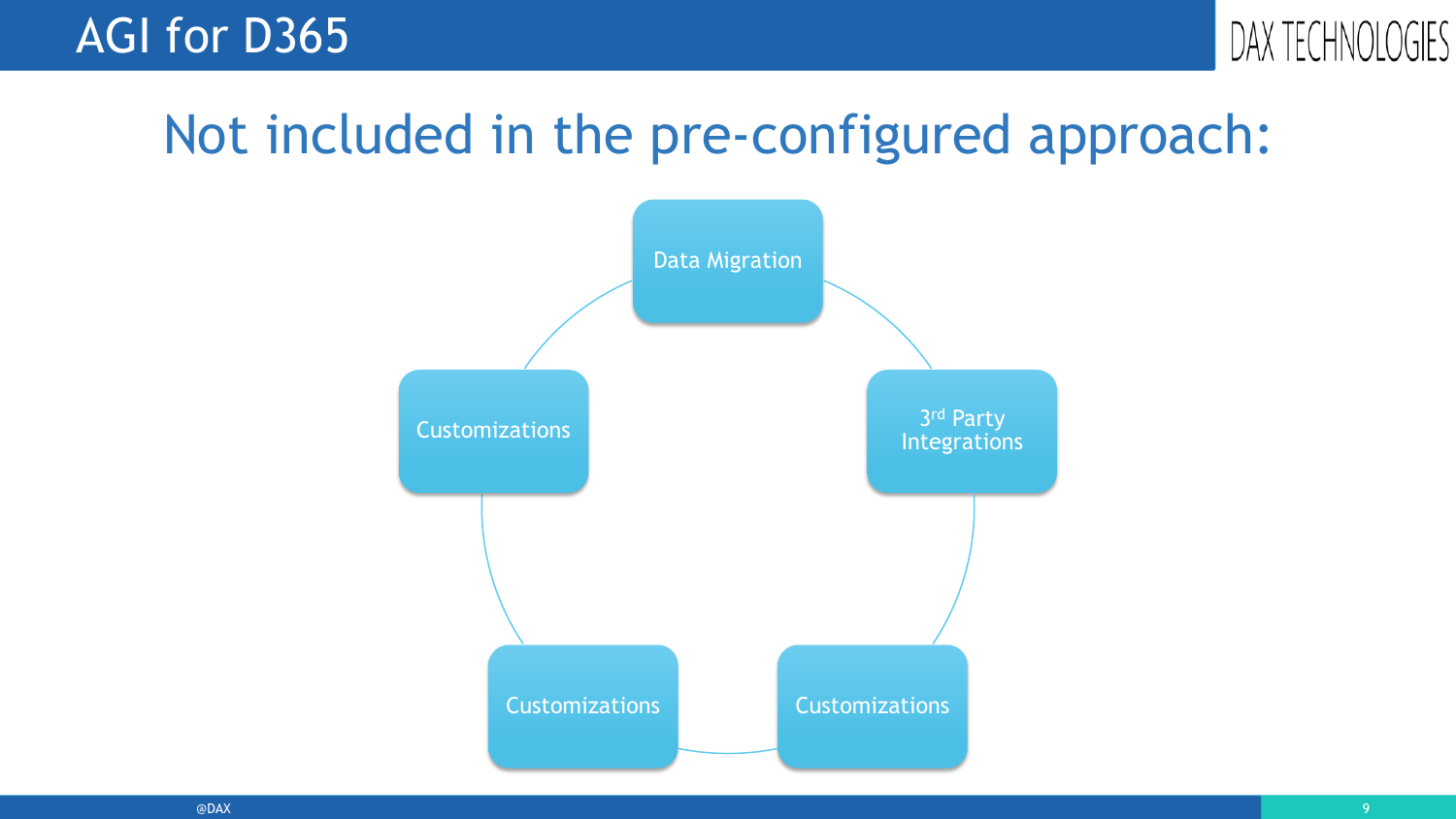

# The future of ERP implementations

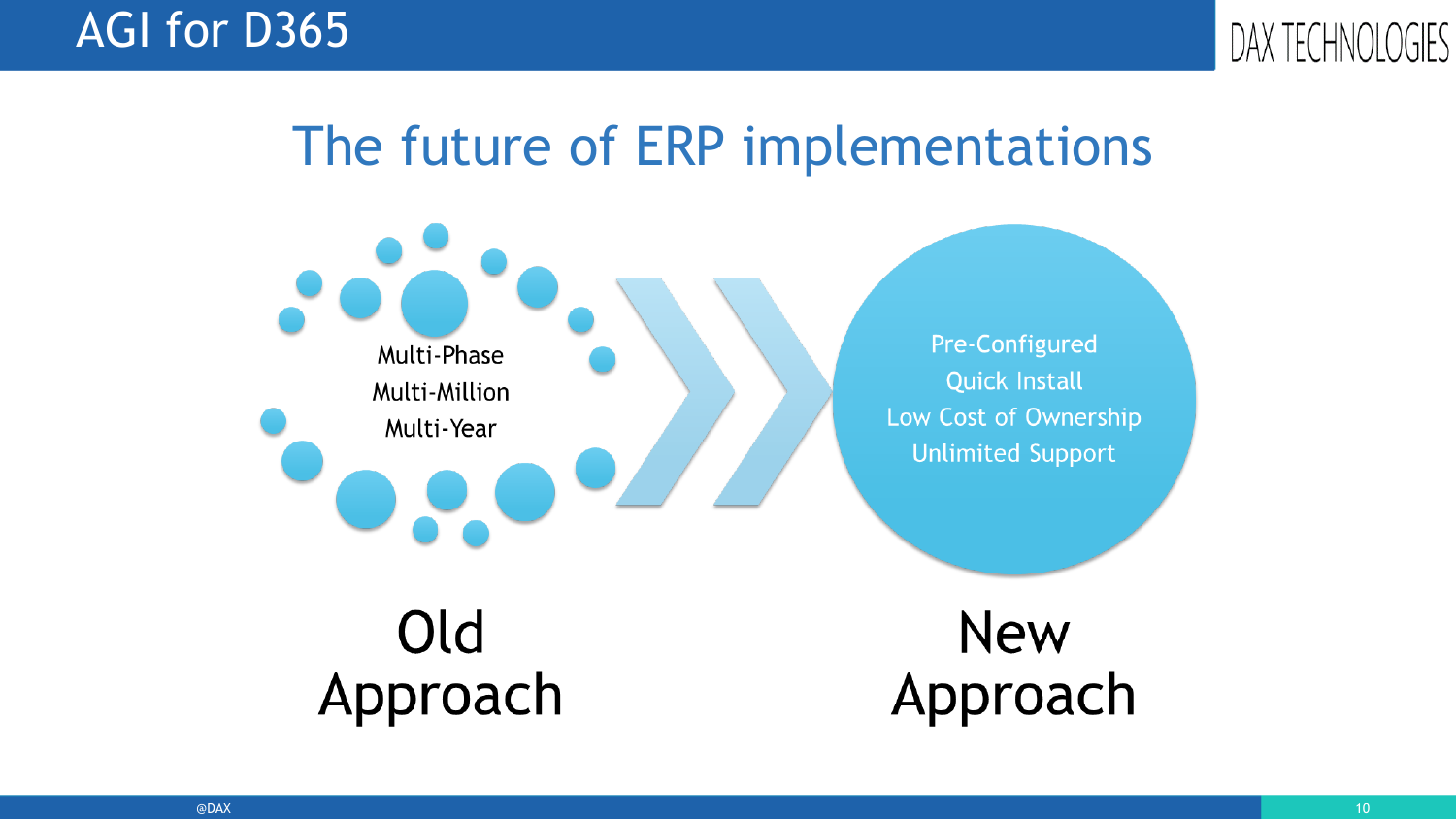

# Proven Solution for Agriculture